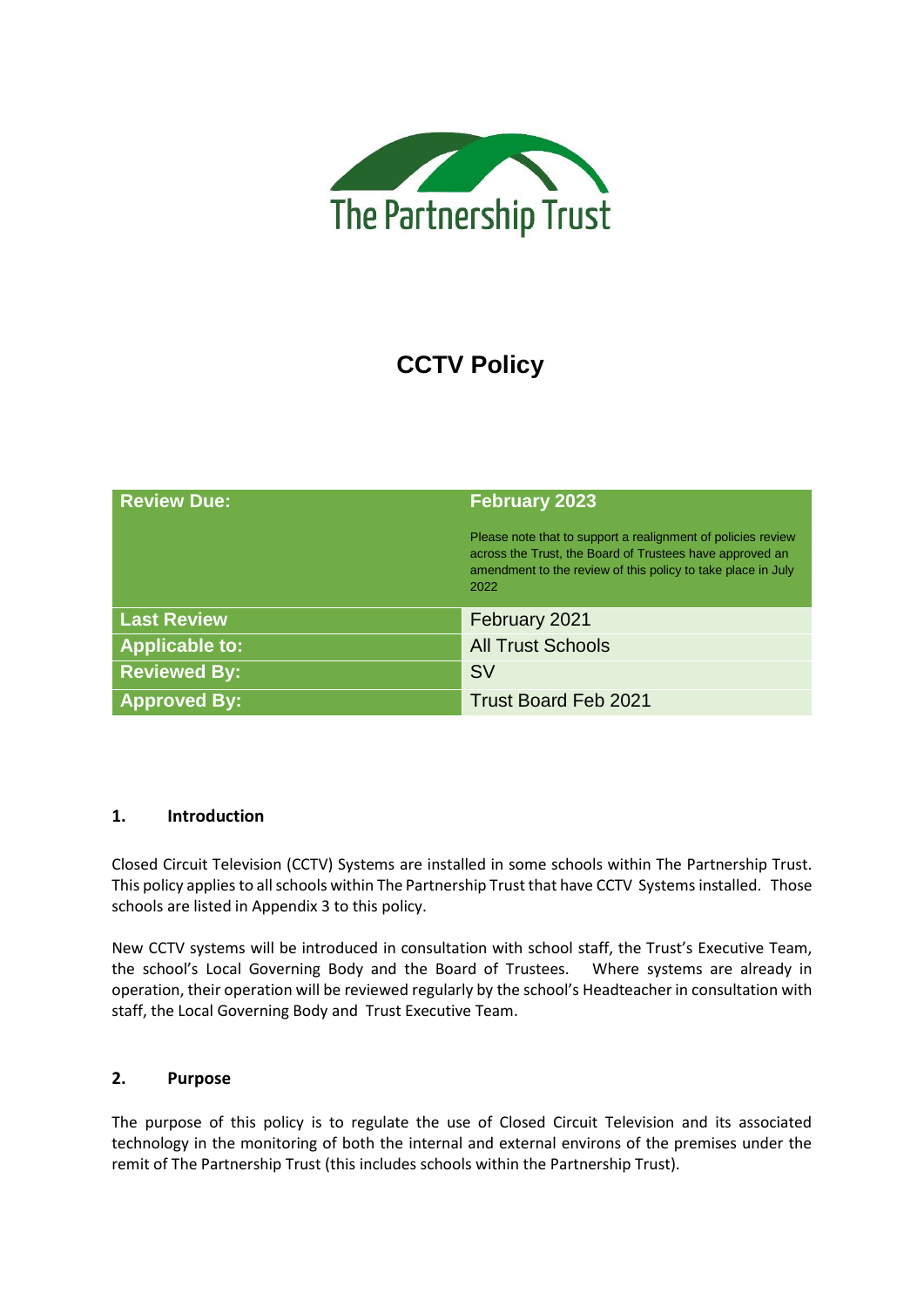CCTV systems are installed in premises for the purpose of enhancing security of the building and its associated equipment as well as creating a mindfulness among the occupants, at any one time, that a surveillance security system is in operation within and/or in the external environs of the premises during both the daylight and night hours each day.

CCTV at The Partnership Trust (and its schools) is intended for the purposes of:

- protecting the school buildings and school assets, both during and after school hours;
- promoting the health and safety of staff, pupils and visitors;
- reducing the incidence of crime and anti-social behaviour (including theft and vandalism);
- supporting the Police in a bid to deter and detect crime;
- assisting in identifying, apprehending and prosecuting offenders; and
- ensuring that the school rules are respected so that the school can be properly managed.

#### **3. Scope**

This policy relates directly to the location and use of CCTV and the monitoring, recording and subsequent use of such recorded material. Where classes and activities are carried out in rented premises, the individual school will ensure that CCTV systems, where installed, are operated only in a way that is compatible with the provisions of this policy.

# **4. General Principles**

The Partnership Trust as the corporate body for all its schools has a statutory responsibility for the protection of its property, equipment and other plant as well providing a sense of security to its employees, students and invitees to its premises. The Partnership Trust owes a duty of care to students, parents, staff and visitors amongst others under the provisions of Safety, Health and Welfare at Work Act 2005 and associated legislation and utilises CCTV systems and their associated monitoring and recording equipment as an added mode of security and surveillance for the purpose of enhancing the quality of life of the school community by integrating the best practices governing the public and private surveillance of its premises.

The use of the CCTV system will be conducted in a professional, ethical and lawful manner and any diversion of the use of CCTV security technologies for other purposes is prohibited by this policy e.g. CCTV will not be used for monitoring employee performance.

CCTV monitoring of public areas for security purposes will be conducted in a manner consistent with all existing policies adopted by the individual school, including the provisions set down in equality and other educational and related legislation.

This policy prohibits monitoring based on the protected characteristics and classifications contained in equality and other related legislation e.g. race, gender, sexual orientation, national origin, disability etc.

Video monitoring of public areas for security purposes within school premises is limited to uses that do not violate the individual's reasonable expectation to privacy.

Information obtained in violation of this policy may not be used in a disciplinary proceeding against an employee of the school or a student attending one of its schools.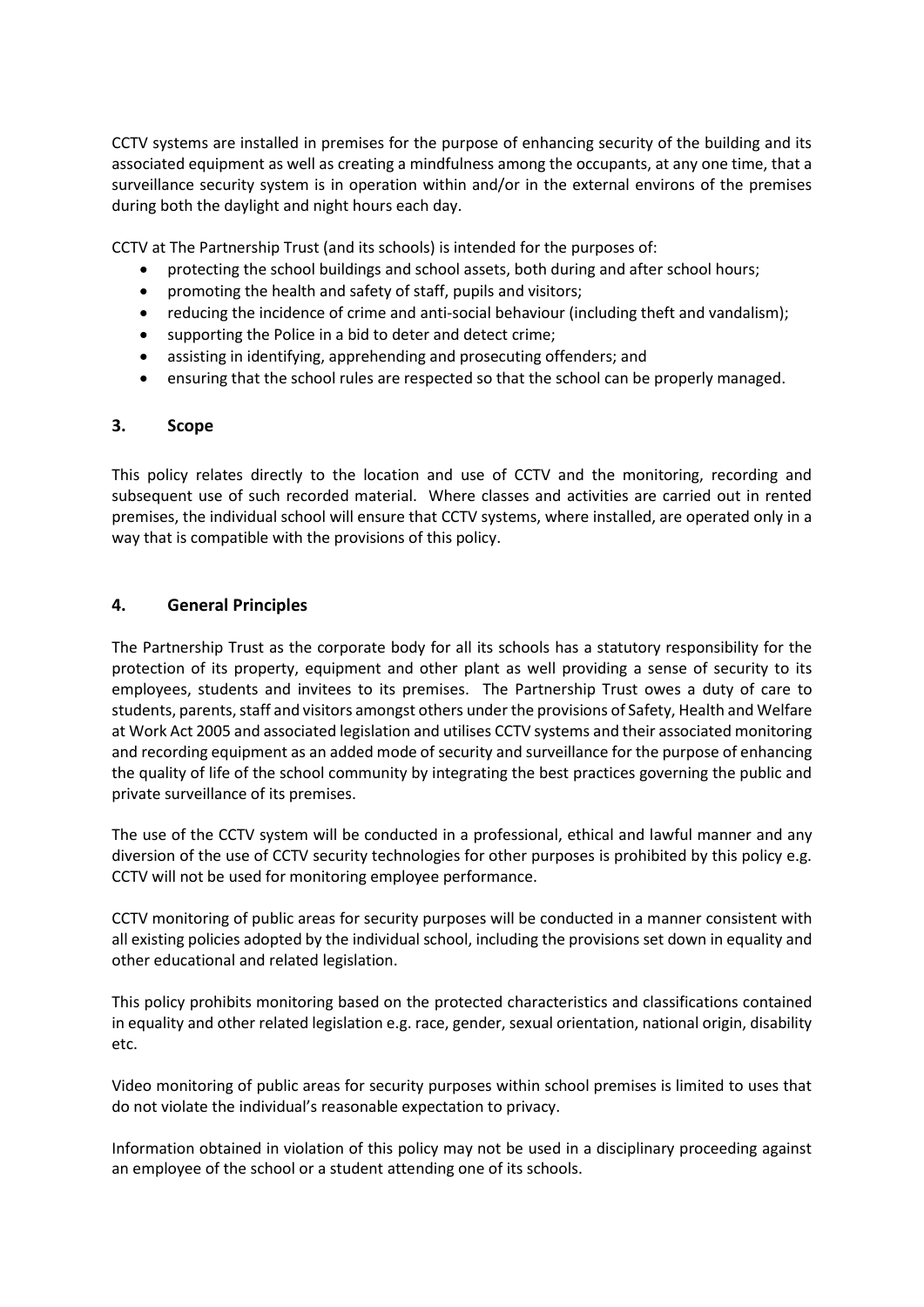All CCTV systems and associated equipment will be required to be compliant with this policy following its adoption by The Partnership Trust. Recognisable images captured by CCTV systems are "[personal](http://www.dataprotection.ie/viewdoc.asp?m=m&fn=/documents/guidance/310604.htm)  [data](http://www.dataprotection.ie/viewdoc.asp?m=m&fn=/documents/guidance/310604.htm)" and are therefore subject to the provisions of the Data Protection Act 2018.

# **5. Justification for use of CCTV**

The Data Protection Act 2018 requires that data is "adequate, relevant and not excessive" for the purpose for which it is collected. This means that The Partnership Trust and the schools within it need to be able to justify the obtaining and use of personal data by means of a CCTV system. The use of CCTV to control the perimeter of the school buildings for security purposes has been deemed to be justified by the Board of Trustees. The system is intended to capture images of intruders or of individuals damaging property or removing goods without authorisation.

# **CCTV systems will not be used to monitor normal teacher/student classroom activity in school.**

In other areas of the school where CCTV has been installed, e.g. hallways, stairwells, The Partnership Trust and their schools have demonstrated that there is a proven risk to security and/or health & safety and that the installation of CCTV is proportionate in addressing such issues that have arisen prior to the installation of the system.

# **6. Location of cameras**

The location of cameras is a key consideration. Use of CCTV to monitor areas where individuals would have a reasonable expectation of privacy would be difficult to justify. The Partnership Trust and the schools within it have endeavoured to select locations for the installation of CCTCV cameras which are least intrusive to protect the privacy of individuals. Cameras placed so as to record external areas are positioned in such a way as to prevent or minimise recording of passers-by or of another person's private property.

# **CCTV Video Monitoring and Recording of Public Areas in the schools within The Partnership Trust may include the following:**

- *Protection of school buildings and property:* The building's perimeter, entrances and exits, lobbies and corridors, special storage areas, cashier locations, receiving areas for goods/services
- *Monitoring of Access Control Systems:* Monitor and record restricted access areas at entrances to buildings and other areas
- *Verification of Security Alarms:* Intrusion alarms, exit door controls, external alarms
- *Video Patrol of Public Areas:* Parking areas, Main entrance/exit gates, Traffic Control
- *Criminal Investigations (carried out by the police):* Robbery, burglary and theft surveillance

# **7. Covert surveillance**

The Partnership Trust and the schools within it will not engage in covert surveillance.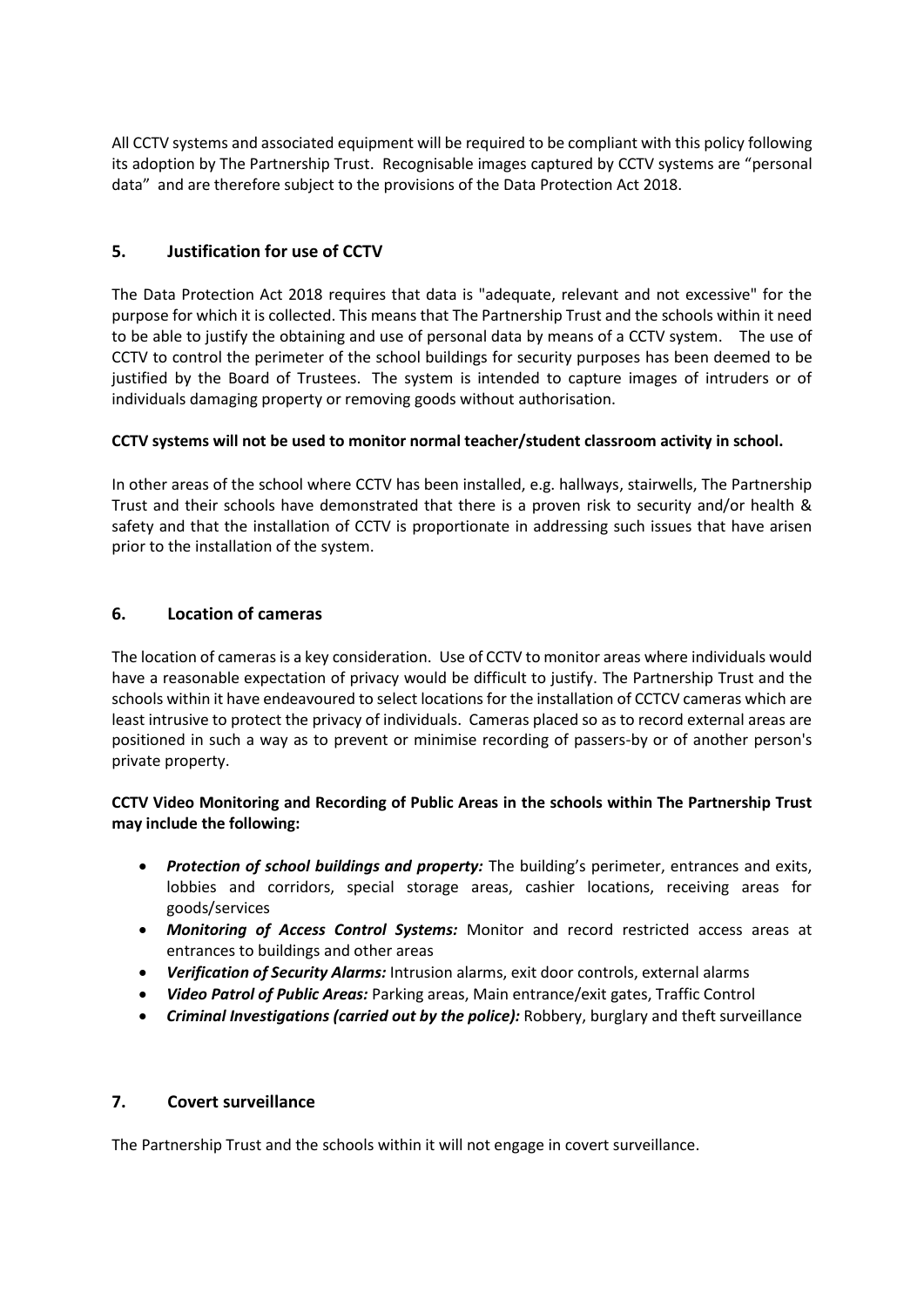Where the police may request to carry out covert surveillance on school premises, such covert surveillance may require the consent of a judge. Accordingly, any such request made by the police will be requested in writing and the school will seek legal advice.

# **8. Informing / fairness – signage**

The school will provide a copy of this CCTV Policy on request to staff, students, parents and visitors to the school. This policy describes the purpose and location of CCTV monitoring, a contact number for those wishing to discuss CCTV monitoring and guidelines for its use, and referenced in all the schools Privacy Notices.

Adequate signage will be placed at each location in which a CCTV camera(s) is sited to indicate that CCTV is in operation. Adequate signage will also be prominently displayed at the entrance to the school. Signage shall include the name and contact details of the data controller as well as the specific purpose(s) for which the CCTV camera is in place in each location. A template for the signage is set out below.



# **WARNING**

# **CCTV cameras in operation**

**Images are being monitored and recorded for the purpose of crime-prevention, the prevention of anti-social behaviour, the prevention of bullying, for the safety of our staff and students and for the protection of [***the named school***] and its property. This system will be in operation 24 hours a day, every day.** 

**These images may be passed to the police.**

**This scheme is controlled by and operated by [***name of commercial security company where used/ school]*

**For more information contact [***insert school contact details***]**

Appropriate locations for signage will include:

- at entrances to premises i.e. external doors, school gates
- reception area
- at or close to each internal camera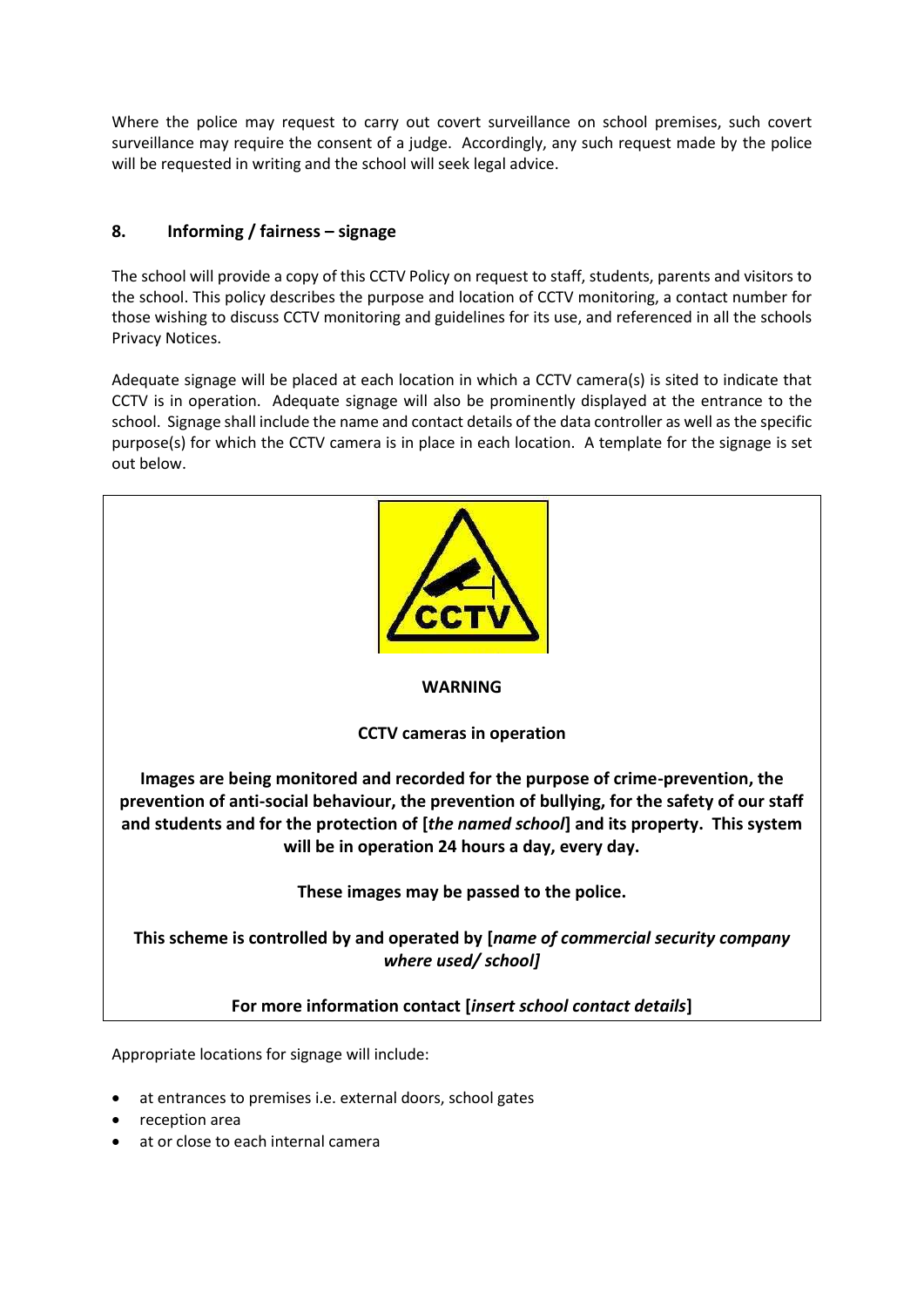# **9. Storage & Retention**

The Data Protection Act 2018 states that data "shall not be kept for longer than is necessary for" the purposes for which it was obtained. A data controller needs to be able to justify this retention period. For a normal CCTV security system, it would be difficult to justify retention beyond a month (28 days), except where the images identify an issue – such as a break-in or theft and those particular images/recordings are retained specifically in the context of an investigation/prosecution of that issue.

# **Accordingly, the images captured by the CCTV system will be retained for a maximum of 28 days except where the image identifies an issue and is retained specifically in the context of an investigation/prosecution of that issue.**

The images/recordings will be stored in a secure environment with a log of access kept. Access will be restricted to authorised personnel. Supervising the access and maintenance of the CCTV System is the responsibility of the school's Headteacher, who may delegate the administration of the CCTV System to another staff member. In certain circumstances, the recordings may also be viewed by other individuals in order to achieve the objectives set out above (such individuals may include the Police, the School/Trust Business manager, the relevant Year Head, other members of the teaching staff, representatives of the Department of Education and Skills, representatives of the HSE and/or the parent of a recorded student). When CCTV recordings are being viewed, access will be limited to authorised individuals on a need-to-know basis.

Tapes/DVDs will be stored in a secure environment with a log of access to tapes kept. Access will be restricted to authorised personnel. Similar measures will be employed when using disk storage, with automatic logs of access to the images created.

# **10. Access**

Tapes/DVDs storing the recorded footage and the monitoring equipment will be securely stored in a restricted area. Unauthorised access to that area will not be permitted at any time. The area will be locked when not occupied by authorised personnel. A log of access to tapes/images will be maintained.

Access to the CCTV system and stored images will be restricted to authorised personnel only.

In relevant circumstances, CCTV footage may be accessed:

- By the police where The Partnership Trust, its schools (or its agents) are required by law to make a report regarding the commission of a suspected crime; or
- Following a request by the police when a crime or suspected crime has taken place and/or when it is suspected that illegal/anti-social behaviour is taking place on the property of The Partnership Trust or the schools within it, or
- To the HSE and/or any other statutory body charged with child safeguarding; or
- To assist the Principal in establishing facts in cases of unacceptable student behaviour, in which case, the parents/guardians will be informed; or
- To data subjects (or their legal representatives), pursuant to an access request where the time, date and location of the recordings is furnished to The Partnership Trust or one of the schools within it or
- To individuals (or their legal representatives) subject to a court order.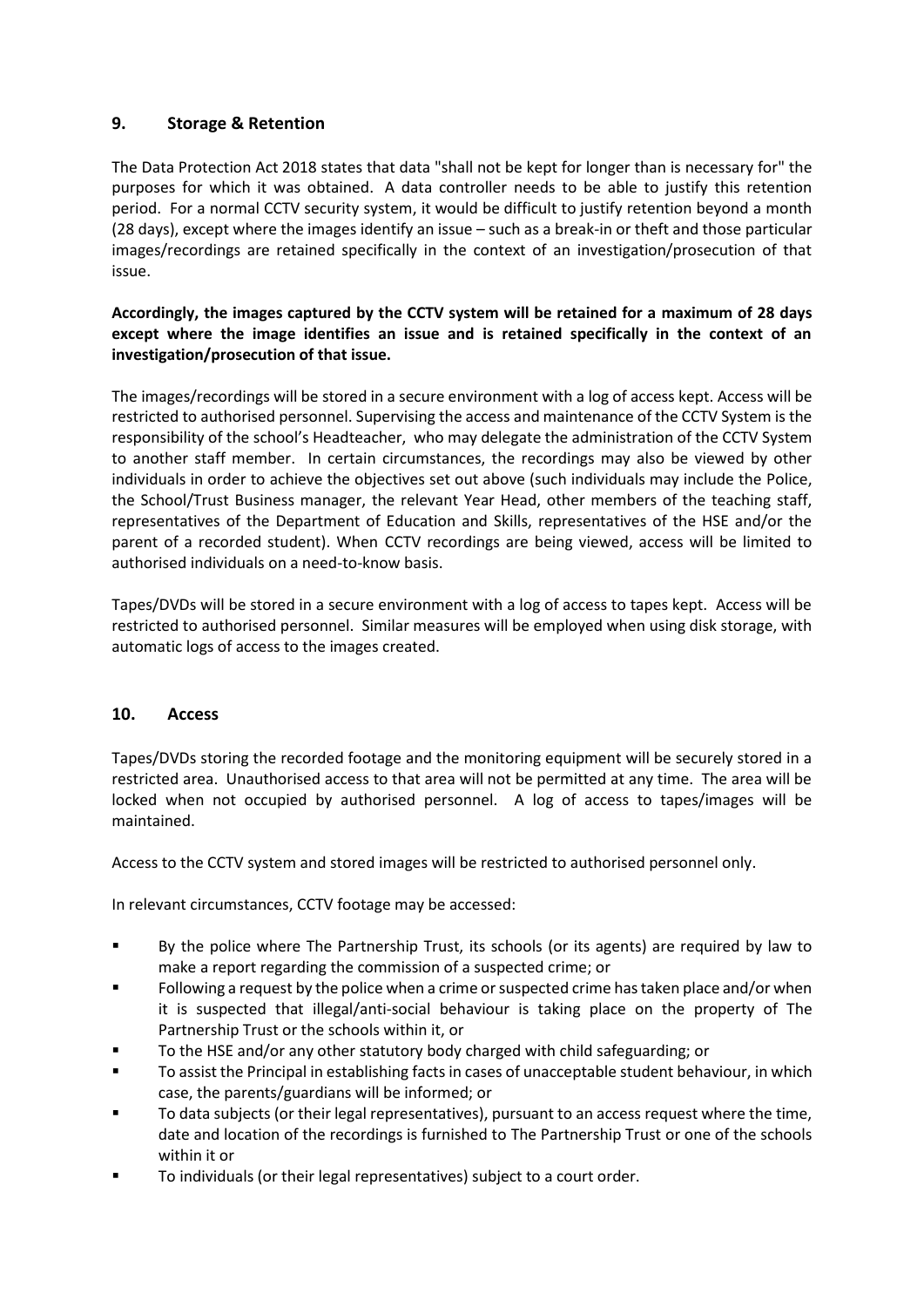To the school's insurance company where the insurance company requires same in order to pursue a claim for damage done to the insured property.

*Requests by the police:* Information obtained through video monitoring will only be released when authorised by the Head teacher following consultation with the Chair of the LGB and the Trust Business Director. If the police request CCTV images for a specific investigation, the police may require a warrant and accordingly any such request made by the police should be made in writing and the school must immediately seek legal advice.

*Access requests:* On written request, any person whose image has been recorded has a right to be given a copy of the information recorded which relates to them, provided always that such an image/recording exists i.e. has not been deleted and provided also that an exemption/prohibition does not apply to the release. Where the image/recording identifies another individual, those images may only be released where they can be redacted/anonymised so that the other person is not identified or identifiable. To exercise their right of access, a data subject must make an SAR in writing to the Trust's Business Director.

Access requests can be made to the following: Chief Executive Officer, The Partnership Trust, Fosse Way School, Longfellow Road, Bath BA3 3AL. Email[: office@thepartnershiptrust.com](mailto:office@thepartnershiptrust.com)

A person should provide all the necessary information to assist The Partnership Trust and schools within it in locating the CCTV recorded data, such as the date, time and location of the recording. If the image is of such poor quality as not to clearly identify an individual, that image may be considered to be not personal data and there is no obligation for the image to be handed over by the school.

In giving a person a copy of their data, the school may provide a still/series of still pictures, a tape or a disk with relevant images. However, other images of other individuals must be obscured before the data is released.

# **11. Responsibilities**

The individual school's Headteacher will:

- Ensure that the use of CCTV systems is implemented in accordance with the policy set down by the Partnership Trust
- Oversee and co-ordinate the use of CCTV monitoring for safety and security purposes within their school
- Ensure that all existing CCTV monitoring systems will be evaluated for compliance with this policy
- Ensure that the CCTV monitoring within their school is consistent with the highest standards and protections
- Review camera locations and be responsible for the release of any information or recorded CCTV materials stored in compliance with this policy
- Maintain a record of access (e.g. an access log) to or the release of tapes or any material recorded or stored in the system
- Ensure that monitoring recorded tapes are not duplicated for release
- Ensure that the perimeter of view from fixed location cameras conforms to this policy both internally and externally
- Approve the location of temporary cameras to be used during special events that have particular security requirements and ensure their withdrawal following such events. *NOTE: [Temporary*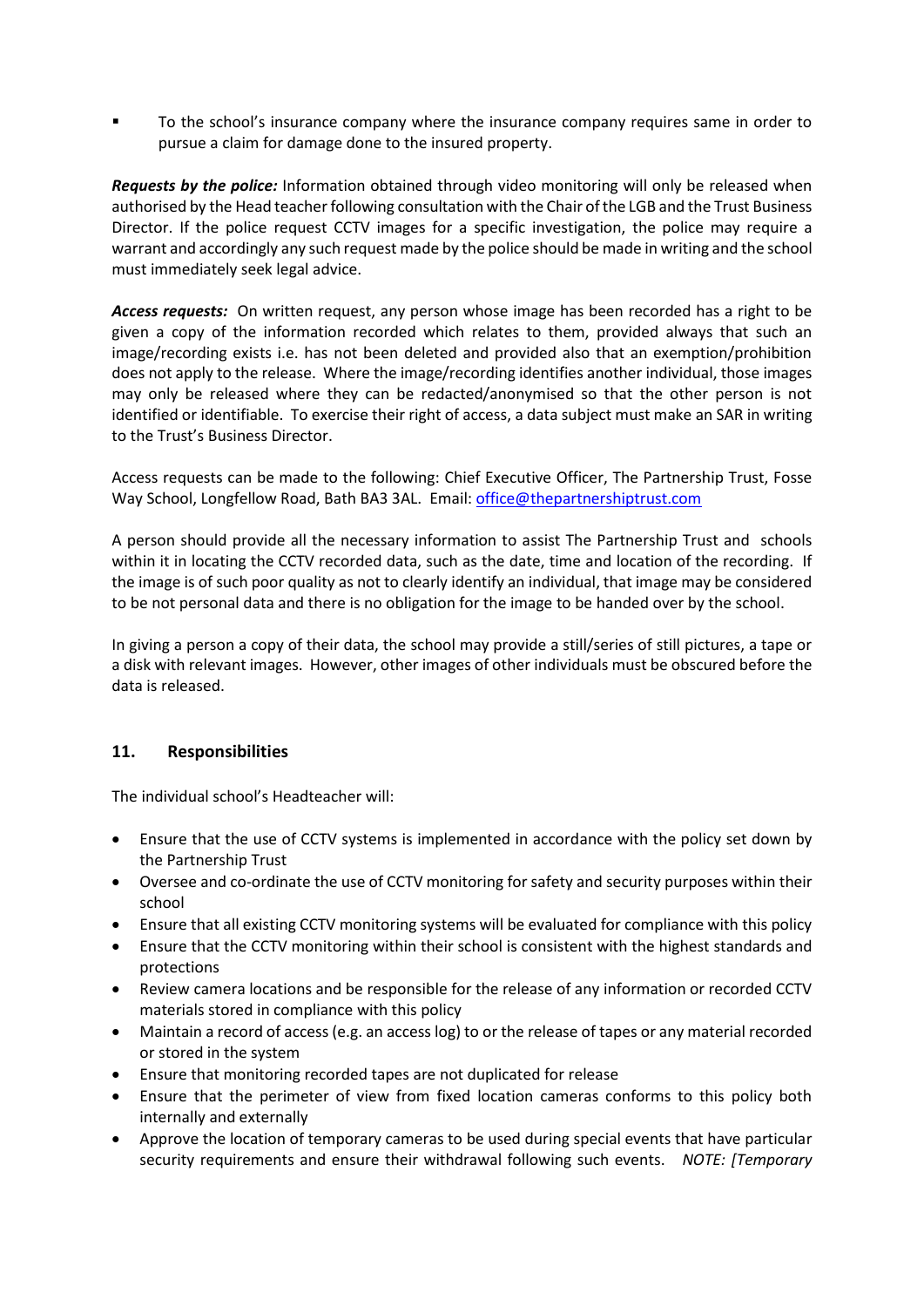*cameras do not include mobile video equipment or hidden surveillance cameras used for authorised criminal investigations by the Police].*

- Give consideration to both students and staff feedback/complaints regarding possible invasion of privacy or confidentiality due to the location of a particular CCTV camera or associated equipment
- Ensure that all areas being monitored are not in breach of an enhanced expectation of the privacy of individuals within the school and be mindful that no such infringement is likely to take place
- Co-operate with the School's Headteacher and The Trust Executive in reporting on the CCTV system in operation in the school
- Ensure that external cameras are non-intrusive in terms of their positions and views of neighbouring residential housing and comply with the principle of "Reasonable Expectation of Privacy"
- Ensure that monitoring tapes are stored in a secure place with access by authorised personnel only
- Ensure that images recorded on tapes/DVDs/digital recordings are stored for a period not longer than 28 days and are then erased unless required as part of a criminal investigation or court proceedings (criminal or civil) or other bona fide use as approved by the CEO in consultation with the Chair of the LGB.
- Ensure that when a zoom facility on a camera is being used, there is a second person present with the operator of the camera to guarantee that there is no unwarranted invasion of privacy
- Ensure that camera control is solely to monitor suspicious behaviour, criminal damage etc. and not to monitor individual characteristics
- Ensure that camera control is not infringing an individual's reasonable expectation of privacy in public areas
- Ensure that where the Police request to set up mobile video equipment for criminal investigations, legal advice has been obtained and such activities have the approval of the Chairperson of the Board

# **SECURITY COMPANIES**

Where the school's CCTV system is controlled by a security company contracted by the school The following applies:

The school has **a written contract with the security company in place** which details the areas to be monitored, how long data is to be stored, what the security company may do with the data, what security standards should be in place and what verification procedures apply. The written contract also states that the security company will give the school all reasonable assistance to deal with any subject access request made under the Data Protection Act 2018 which may be received by the school within the statutory time-frame (which is 30 days except for complex cases which are unlikely to apply in case of images captured on a security camera).

Security companies that place and operate cameras on behalf of clients are considered to be "Data Processors." As data processors, they operate under the instruction of data controllers (their clients such as The Partnership Trust). The Data Protection Act 2018 place a number of obligations on data processors. These include having appropriate security measures in place to prevent unauthorised access to, or unauthorised alteration, disclosure or destruction of, the data, in particular where the processing involves the transmission of data over a network and against all unlawful forms of processing. This obligation can be met by having appropriate access controls to image storage or having robust encryption where remote access to live recording is permitted. Staff of the security company has been made aware of their obligations relating to the security of data.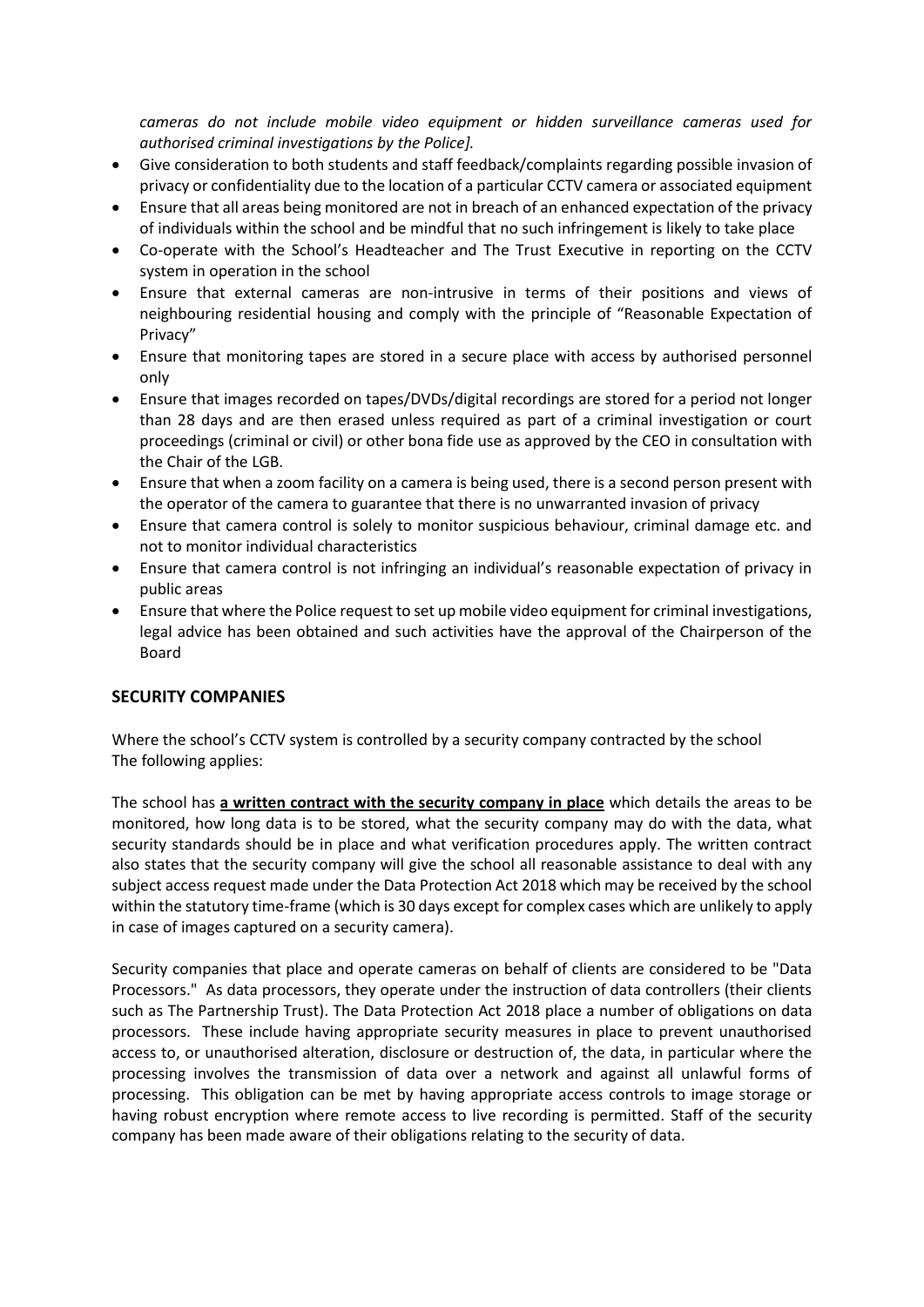# **12. Implementation & Review**

The policy will be reviewed and evaluated from time to time. On-going review and evaluation will take cognisance of changing information or guidelines (e.g. from the ICO, the police, Department of Education and Skills, Audit units (internal and external to the school/) national management bodies, legislation and feedback from parents/guardians, students, staff and others).

The date from which the policy will apply is the date of adoption by the Board of Trustees. Implementation of the policy will be monitored by the Head teacher of the school. The Headteacher of the school and Local Governing Body, will monitor the implementation of the policy.

| Date Implemented:       |  |
|-------------------------|--|
| <b>Date Reviewed:</b>   |  |
| <b>Version Control:</b> |  |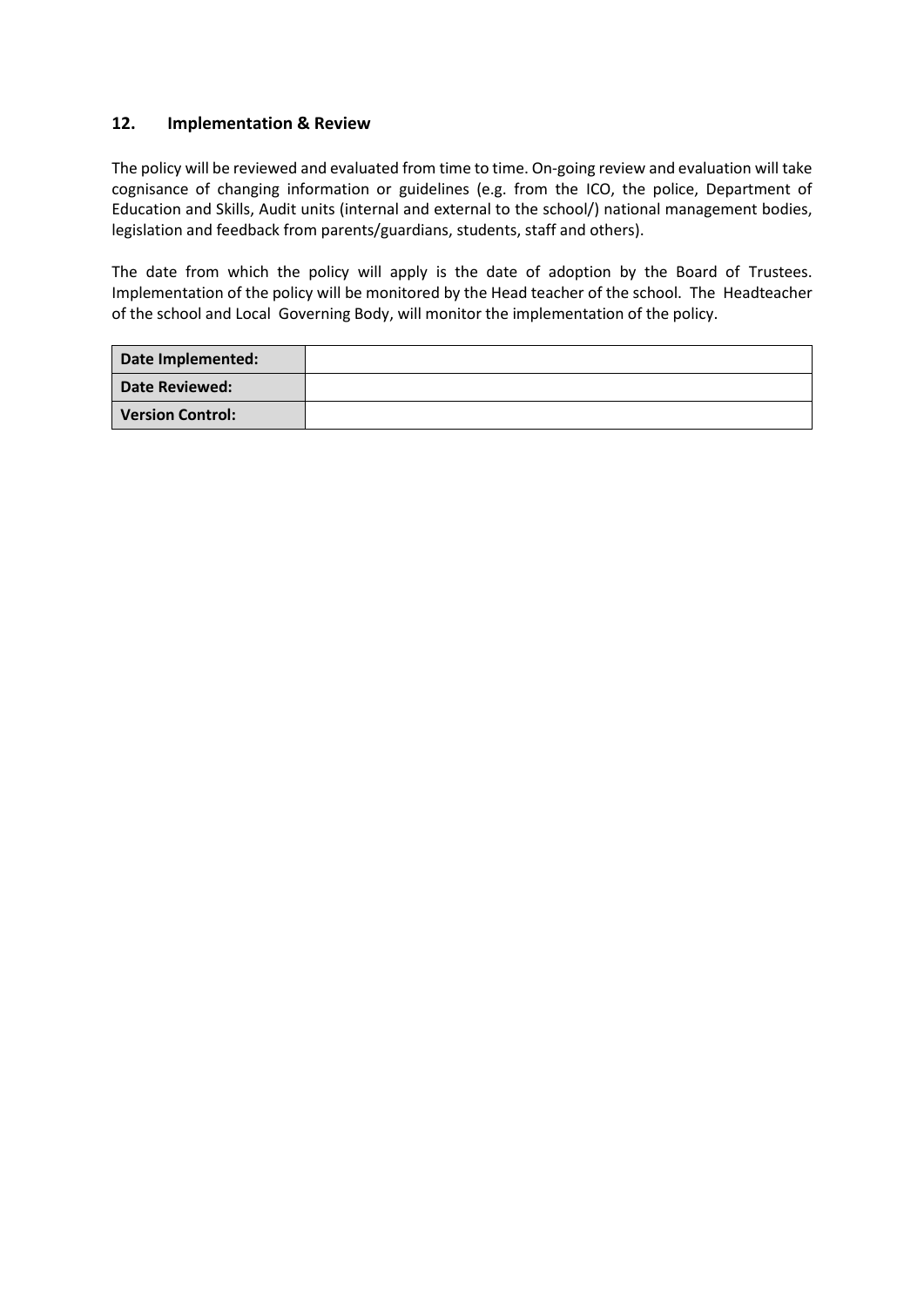# **APPENDIX 1 – DEFINITIONS**

**Definitions of words/phrases used in relation to the protection of personal data and referred to in the text of the policy;**

- **CCTV –** Closed-circuit television is the use of video cameras to transmit a signal to a specific place on a limited set of monitors. The images may then be recorded on video tape or DVD or other digital recording mechanism.
- **The Data Protection Act** The Data Protection Acts 2018 rights on individuals as well as responsibilities on those persons handling, processing, managing and controlling personal data. All school staff must comply with the provisions of the Data Protection Act when collecting and storing personal information. This applies to personal information relating both to employees of the organisation and individuals who interact with the organisation
- **Data** information in a form that can be processed. It includes automated or electronic data (any information on computer or information recorded with the intention of putting it on computer) and manual data (information that is recorded as part of a relevant filing system or with the intention that it should form part of a relevant filing system).
- **Personal Data** Data relating to a living individual who is or can be identified either from the data or from the data in conjunction with other information that is in, or is likely to come into, the possession of the data controller.
- **Subject Access Request** this is where a person makes a request to the organisation for the disclosure of their personal data under the Data Protection Act 2018.
- **Data Processing** performing any operation or set of operations on data, including:
	- Obtaining, recording or keeping the data,
	- Collecting, organising, storing, altering or adapting the data,
	- Retrieving, consulting or using the data,
	- Disclosing the data by transmitting, disseminating or otherwise making it available,
	- Aligning, combining, blocking, erasing or destroying the data.
- **Data Subject** an individual who is the subject of personal data.
- **Data Controller** a person who (either alone or with others) controls the contents and determines the use of personal data.
- **Data Processor** a person who processes personal information on behalf of a data controller, but does not include an employee of a data controller who processes such data in the course of their employment, for example, this might mean an employee of an organisation to which the data controller out-sources work. The Data Protection Act 2018place responsibilities on such entities in relation to their processing of the data.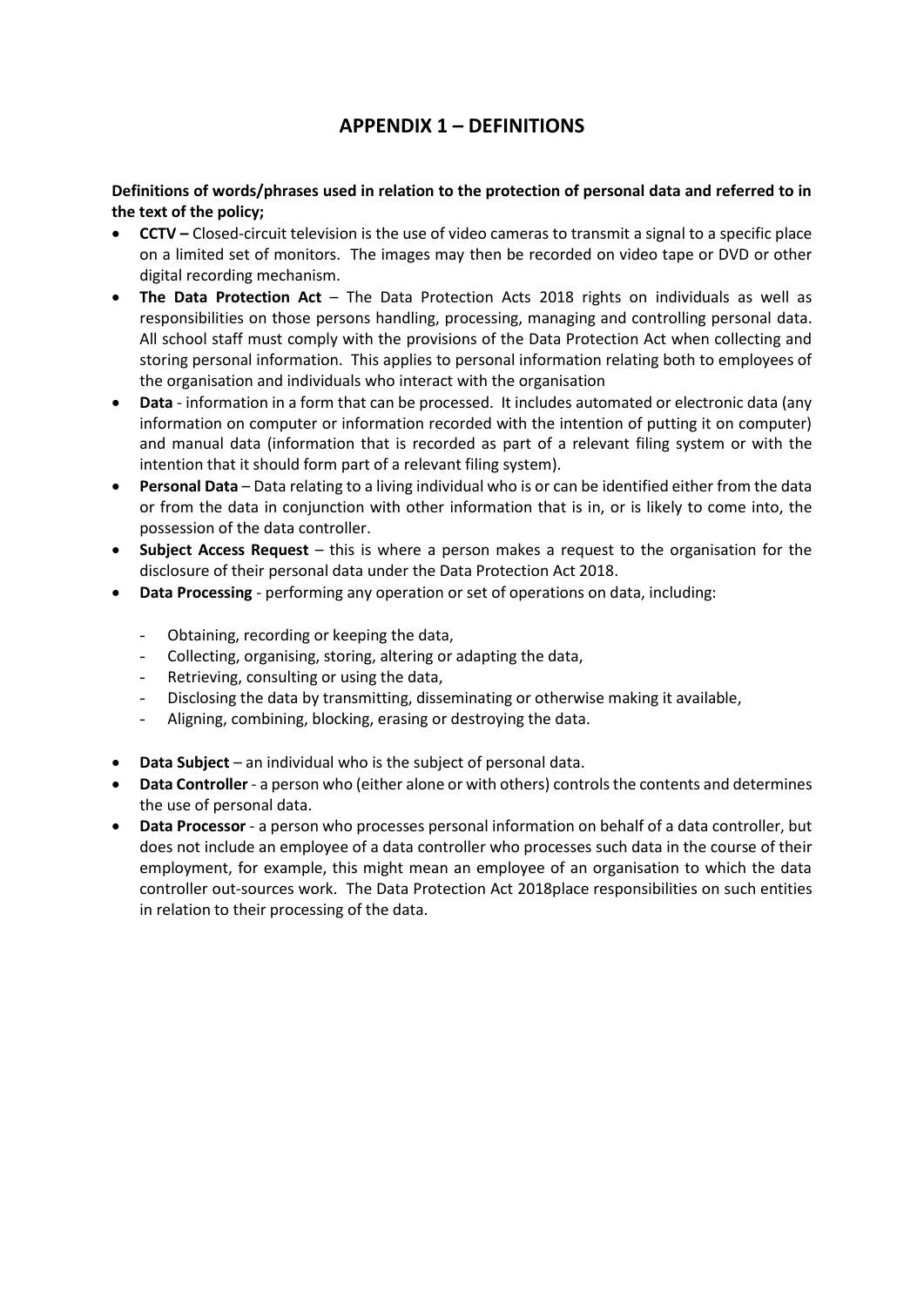# **APPENDIX 2 - DATA PROTECTION IMPACT ASSESSMENT(DPIA)**

It is a statutory requirement that any activity involving a high risk to the data protection rights of the individual when processing personal data be assessed by the Data Protection Impact Assessment (DPIA). Prior to the assumption of any such activity The Partnership Trust (including the schools within it) will consult with its Data Protection Officer at One West assess risks based on an initial screening process. The DPIA will:

- describe the nature, scope, context and purposes of the processing;
- assess necessity, proportionality and compliance measures;
- identify and assess risks to individuals; and
- identify any additional measures to mitigate those risks.

Upon completion of a DPIA the regulator (ICO) maintains the right to cease the proposed processing should it remain high risk.

Before a school installs a new CCTV system, a documented privacy impact assessment must be carried out. A school which properly conducts such an assessment is less likely to introduce a system that contravenes the provisions of the Data Protection Act 2018. This is an important procedure to adopt as a contravention may result in action being taking against a school by the ICO, or may expose a school to a claim for damages from a student.

Some of the points that might be included in a Data Protection Impact Assessment are:

- What is the school's purpose for using CCTV images and what issues is it meant to address?
- Is it intended that CCTV cameras will operate both inside and outside of the building and is that justified
- Is it justified and proportionate to the problem it is designed to deal with?
- Have you sought and taken into account the views of staff, parents, Governors and the Trust, including regarding the location of camera?
- Can CCTV systems realistically deliver the aims? Can less privacy-intrusive solutions, such as improved lighting, achieve the same objectives?
- Does the school need images of identifiable individuals, or could the system use other images which are not capable of identifying the individual?
- Is the system future proofed? Where a management company is in place, is the school satisfied that it complies with the Data Protection Act with regard to the processing of images of staff, students and visitors to your school captured on any CCTV systems under its management?
- Can the location of each internal camera be justified in accordance with the overall purpose for the use of the CCTV system?
- What security measures are in place to protect the CCTV system and recordings/images and is there a procedure in place to ensure that recordings/images are erased or deleted as soon as the retention period (28 days) has expired?
- Is the room(s) which houses the camera monitors and the CCTV system securely locked when unattended and who has access to the recordings?
- Does the school have a procedure in place to handle access requests seeking a copy of images recorded by the CCTV system (within the statutory timeframe of forty days)?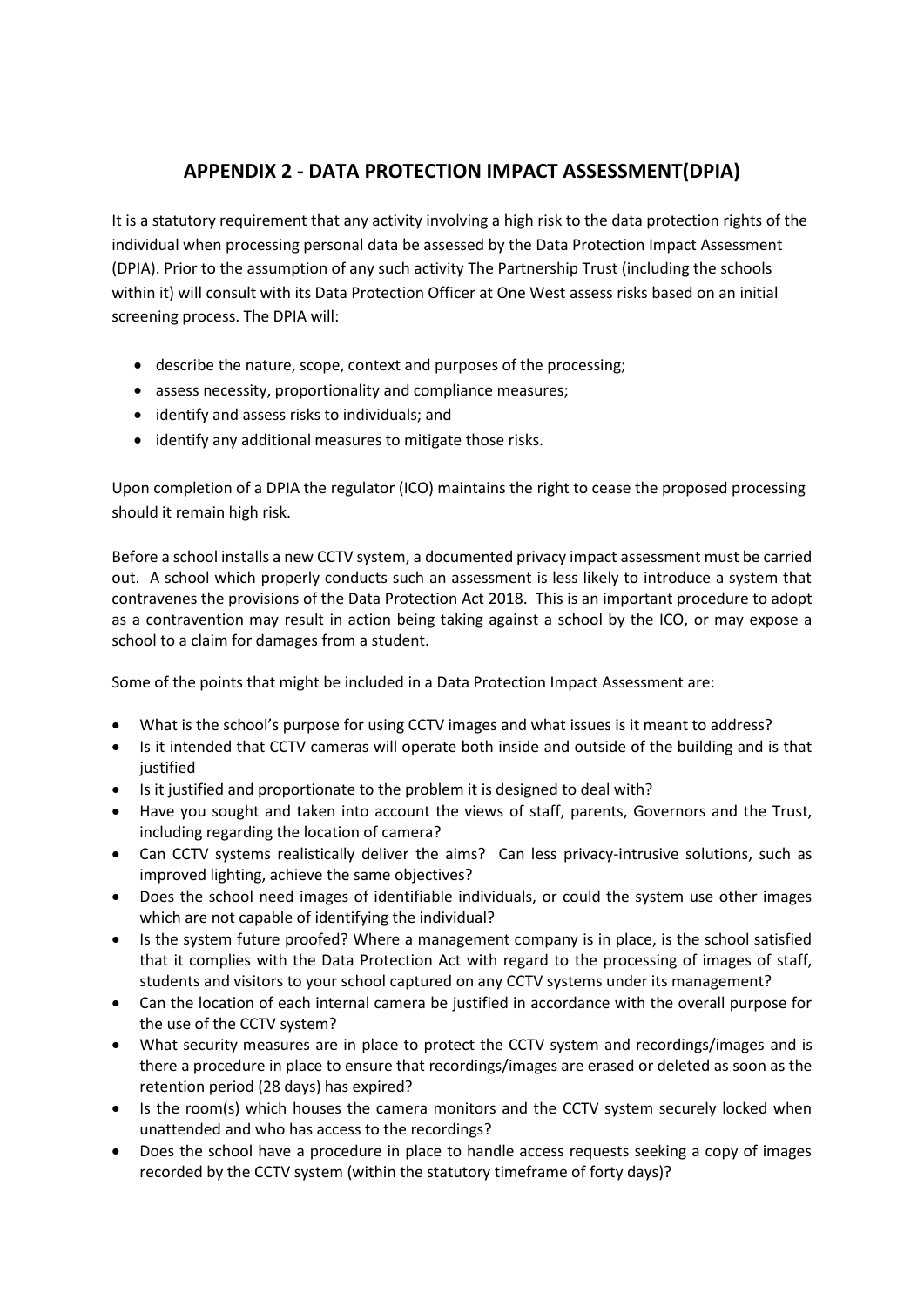• Has the school communicated its policy on the use of CCTV (including rights of access) to staff, students and visitors and how has this been done? How are new students and new staff informed of the school's policy on the use of CCTV?